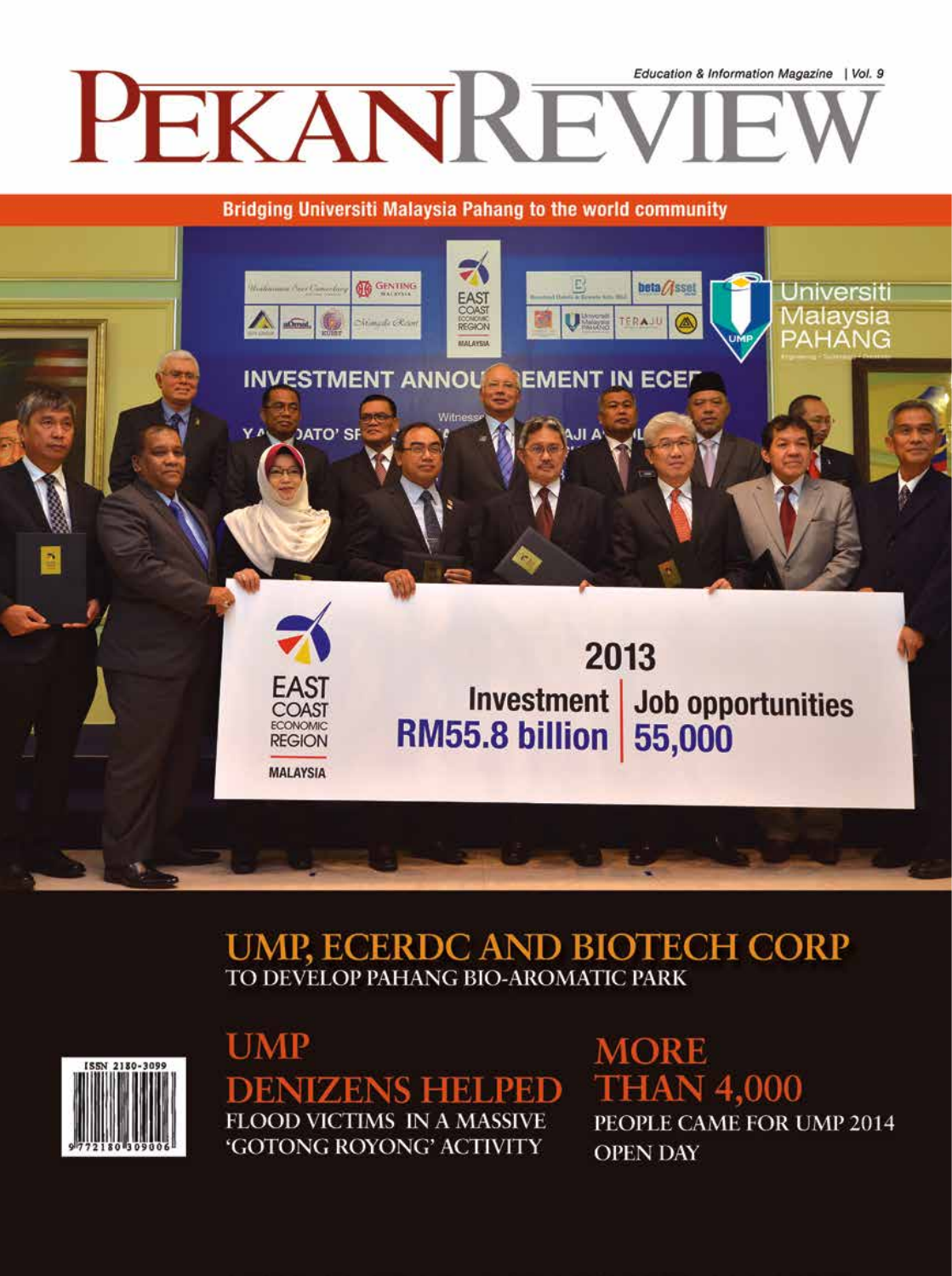

# Why UMP is the logical move for your outstanding and unique technological experience:

## **First local public university:**

- To be conferred "digital university" status in the East Coast of Peninsular Malaysia.  $\bullet$
- To inaugurate the Malaysian Ministry of Higher Education's "MyMoHES" database, and ranked five-star.
- To be certified OHSAS 18001:1999.
- To establish Centralized Laboratory in the East Coast of Peninsular Malaysia.
- To establish Mandarin Language & Cultural Centre.
- To spearhead industry centres of excellence, with the collaborations of HeiTech Padu Bhd, IBM Malaysia Sdn Bhd, Miyazu Sdn Bhd and Sapura Industrial Bhd.
- To spearhead students apprenticeship programme, with the collaborations of Malaysian Automotive Institute
- To spearhead soft skills programme for human capital development.

## **Fully equipped with:**

- 24/7 wireless broadband Internet and on-campus e-Community system.
- The largest TM HotZone bandwith in the East Coast of Peninsular Malaysia.
- Strong collaborations and strategic networking with industries and corporations, as well as tie-ups with renowned domestic and international universities.
- German Academic & Career Centre.  $\bullet$
- World-class Sports Complex, including a national focus on basketball
- Complete and comfortable infrastructures.
- The best and sophisticated laboratory in the East Coast of Peninsular Malaysia.

#### **Ranked:**

MSC-status tertiary education provider.

## Offers:

- A variety of accredited engineering and technical study programmes.
- A culture of excellence in research and innovation.
- Double degrees programme with Hochscule Karlsruhe Und Wirtschaft (HsKA) of Germany.
- Collaborative partnerships with industries in the East Coast Industrial Belt.

#### For Further Information. Please Contact:

Public Relations Unit, Office of the Vice-Chancellor, Universiti Malaysia Pahang,<br>Lebuhraya Tun Razak, 26300 Gambang, Kuantan,<br>Pahang Darul Makmur, Malaysia.

Tel: +609-549 2020 Faks: +609-549 3199 e-Mail: pro@ump.edu.my Website: www.ump.edu.my Facebook: http://www.facebook.com/universiti.malaysia.pahang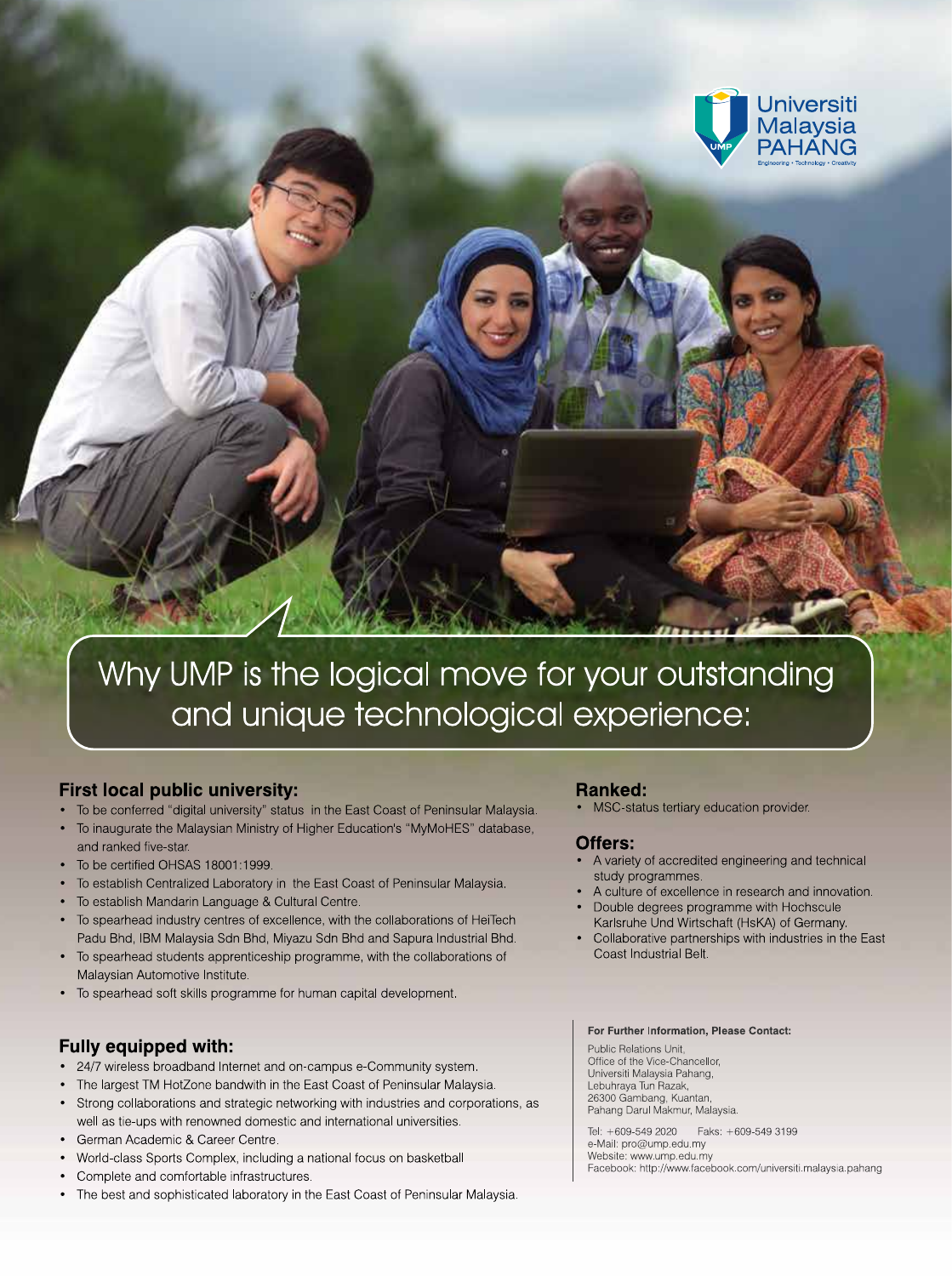



Merdeka Discussion Added Sparks to Merdeka Celebration UMP Staff are Urged to Continue<br>
Pursuing Excellence<br> **8 18** Merdeka Celebration<br> **18 18** Malaysia 2013<br> **18** Malaysia 2013





UMP Staff are Urged to Continue Pursuing Excellence

# CONTENTS **8888**

- From The Editor's Desk
- Vice-Chancellor's Voice
- 8 UMP, ECERDC and Biotech Corp To Develop Pahang Bio-Aromatic Park
- UMP Staff are Urged to Continue Pursuing Excellence
- UMP Denizens Helped Flood Victims in a Massive 'Gotong Royong' Activity
- UMP VC Listed as Among English College's 100 Illustrious Persons
- More Than 4,000 People Came for UMP 2014 Open Day
- UMP's New Intake of 1,656 For 2013/2014 Academic Session
- Merdeka Discussion Added Sparks to Merdeka Celebration
- UMP Teamed Up With Aelb on Radiation and Nuclear Safety Regulations
- UMP Working Together with Lynas in Rare Earth Research
- UMP-ITB Signed MoU
- UMP-Did Signed MoU in River, Coastal Engineering and Hydrology
- UMP Launched Undergraduate Co-Operative Day
- UMP-Klia College Signed MoU on Matters Involving Occupational Safety And Health (Osh)
- UMP Forged Ties with China's Dezhou University
- Academic Public Lecture Touched on Graduates' Employability
- Historical Aspect Unfolded a New Insight Into Islamic Legacy in Pahang
- UMP Held Talk on Development and Issues Surrounding Digital Data Technology
- UMP And Mssa Forged Ties to Develop the Structural Steel Construction Industry
- UMP Forged Ties with UTHM in Industrial Technology Management Programme
- UMP Won 10 Medals in Bio-Malaysia 2013
- Fist Lecturer Garnered Best PhD Thesis Award for 2013
- UMP Won Nine Medals and a Special Award at the MTE 2014
- Dr. Abdulrahman Hamid Nour Awarded with an Honourary Doctorate in Letters, Ibc
- Russian Acknowledgement for UMP Researchers
- Engr. Abdul Syukor Honoured with the Highest Award World Inventor Grand Order of Merit 2013
- UMP Churned Out First Batch of Graduates With Master's Degree in Chemical Engineeering with Entrepreneurship
- International Night Promotes Intercontinental Culture and Tradition
- UMP Researchers Continued to Excel in Siif Korea
- Myrza Fasha Spoke on Her Everest Expedition Experience
- TAR College and Taylor's University Emerged as Champions of the Higher Education Deputy Minister Trophy's Three-on-Three Basketball Game
- UMP Undergraduates Gave the Thumbs Up for Job Fair
- UMP Undergraduate Attended Aceh-Malaysia Youth Leaders' Conference
- UMP Collected 11 Medals and Two Special Awards at I-ENVEC 2014
- UMP-RTM's Visits in Rural Areas
- Emeritus Professor Dr. Ario Ohsato Shared Expertise on Manufacturing Engineering Technology
- UMP Received Oil and Gas Simulation Control Software
- 1Malaysia Concept Add Colours to Bayu Kenyalang Festival
- Around the World Themed Exhibition: a Display of International **Culture**
- UMP-NIU Signed an Agreement that Enriched its Technology Engineering Programme to an International Level
- 'Stairway to University' by Yadim and UMP
- The Intricate Relationship Between Technology, Knowledge and **Creativity**